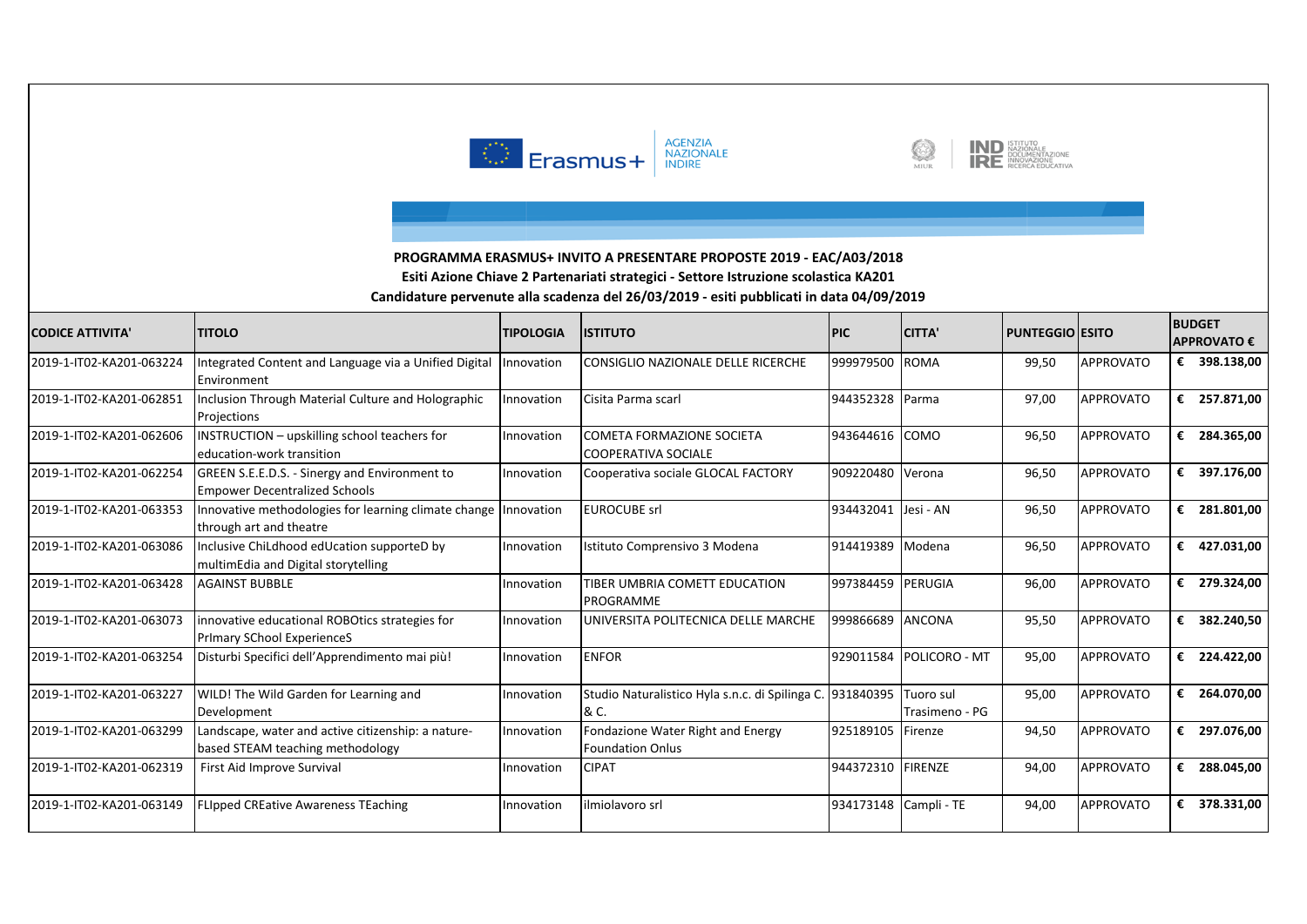





| <b>CODICE ATTIVITA'</b>  | <b>TITOLO</b>                                                                                              | <b>TIPOLOGIA</b>                 | <b>ISTITUTO</b>                                                                                         | <b>PIC</b> | <b>CITTA'</b>        | <b>PUNTEGGIO ESITO</b> |                  |   | <b>BUDGET</b><br><b>APPROVATO €</b> |
|--------------------------|------------------------------------------------------------------------------------------------------------|----------------------------------|---------------------------------------------------------------------------------------------------------|------------|----------------------|------------------------|------------------|---|-------------------------------------|
| 2019-1-IT02-KA201-062357 | We train with equity                                                                                       | Innovation                       | <b>LIM Srl Unipersonale</b>                                                                             | 913843791  | <b>ROMA</b>          | 93,50                  | <b>APPROVATO</b> | € | 412.422,00                          |
| 2019-1-IT02-KA201-062392 | From Seed to Spoon                                                                                         | Innovation                       | UNIVERSITA CATTOLICA DEL SACRO CUORE 1999915771                                                         |            | <b>MILANO</b>        | 93,50                  | <b>APPROVATO</b> | € | 370.733,00                          |
| 2019-1-IT02-KA201-063136 | <b>Extemporize your Educations</b>                                                                         | Innovation                       | <b>WIDE Srl</b>                                                                                         | 997186773  | Roma                 | 93,50                  | <b>APPROVATO</b> | € | 405.055,00                          |
| 2019-1-IT02-KA201-062355 | F.R.I.E.N.D.E.S.K.: Foster Reception for Inclusive<br><b>Educational Needs: Development of Educational</b> | Innovation                       | FISM - Federazione Italiana Scuole Materne 1905803946<br>della Regione Toscana                          |            | Firenze              | 93.00                  | <b>APPROVATO</b> | € | 361.715,00                          |
| 2019-1-IT02-KA201-062448 | MAKerspaces for INnovation in TEACHing practices                                                           | Exchange of<br>Good              | <b>ASSOCIAZIONE FORMAZIONE</b><br>PROFESSIONALE DEL PATRONATO SAN                                       | 948235917  | <b>BERGAMO</b>       | 92,00                  | <b>APPROVATO</b> | € | 92.470,00                           |
| 2019-1-IT02-KA201-063173 | Inspiring Next Generation of Girls through Inclusive<br>STE(A)M Learning in Primary Education              | Innovation                       | <b>CESIE</b>                                                                                            | 949677628  | <b>TRAPPETO - PA</b> | 92,00                  | <b>APPROVATO</b> | € | 445.118,00                          |
| 2019-1-IT02-KA201-063182 | 'ICT Tools" the Most Effective Ways to Learn a<br>Foreign Language                                         | Exchange of<br>Good<br>Practices | ISTITUTO PROFESSIONALE DI STATO PER I<br>SERVIZI DI ENOGASTRONOMIA E<br>OSPITALITA' ALBERGHIERA POTENZA | 931226385  | Potenza              | 92,00                  | <b>APPROVATO</b> | € | 66.870,00                           |
| 2019-1-IT02-KA201-062276 | Digital Garden for European Schools                                                                        | Innovation                       | Petit Pas                                                                                               | 925222376  | Trani - BT           | 91,50                  | <b>APPROVATO</b> | € | 182.040,00                          |
| 2019-1-IT02-KA201-062320 | HEritage, cultural ROots and innovative peer<br><b>Education Strategies</b>                                | Innovation                       | <b>GALLERIE DEGLI UFFIZI</b>                                                                            | 913902767  | Firenze              | 91,00                  | APPROVATO        | € | 239.639,00                          |
| 2019-1-IT02-KA201-063088 | TEACHER+                                                                                                   | Innovation                       | Istituto Comprensivo Pier Cironi                                                                        | 943068921  | Prato                | 91,00                  | <b>APPROVATO</b> | € | 238.939,00                          |
| 2019-1-IT02-KA201-062931 | <b>ENTrepreneurship Experience and Rising</b><br>PRofessionals In Sustainable Europe                       | Innovation                       | Istituto Istruzione Superiore Statale Pio La<br>Torre                                                   | 902960003  | Palermo              | 91,00                  | <b>APPROVATO</b> | € | 252.064,00                          |
| 2019-1-IT02-KA201-063112 | CALLING - An Innovative Approach in School Guidance<br>and Vocational Orientation                          | Innovation                       | <b>Eulab Consulting Srl</b>                                                                             | 920673076  | Rome                 | 90,50                  | <b>APPROVATO</b> | € | 248.705,00                          |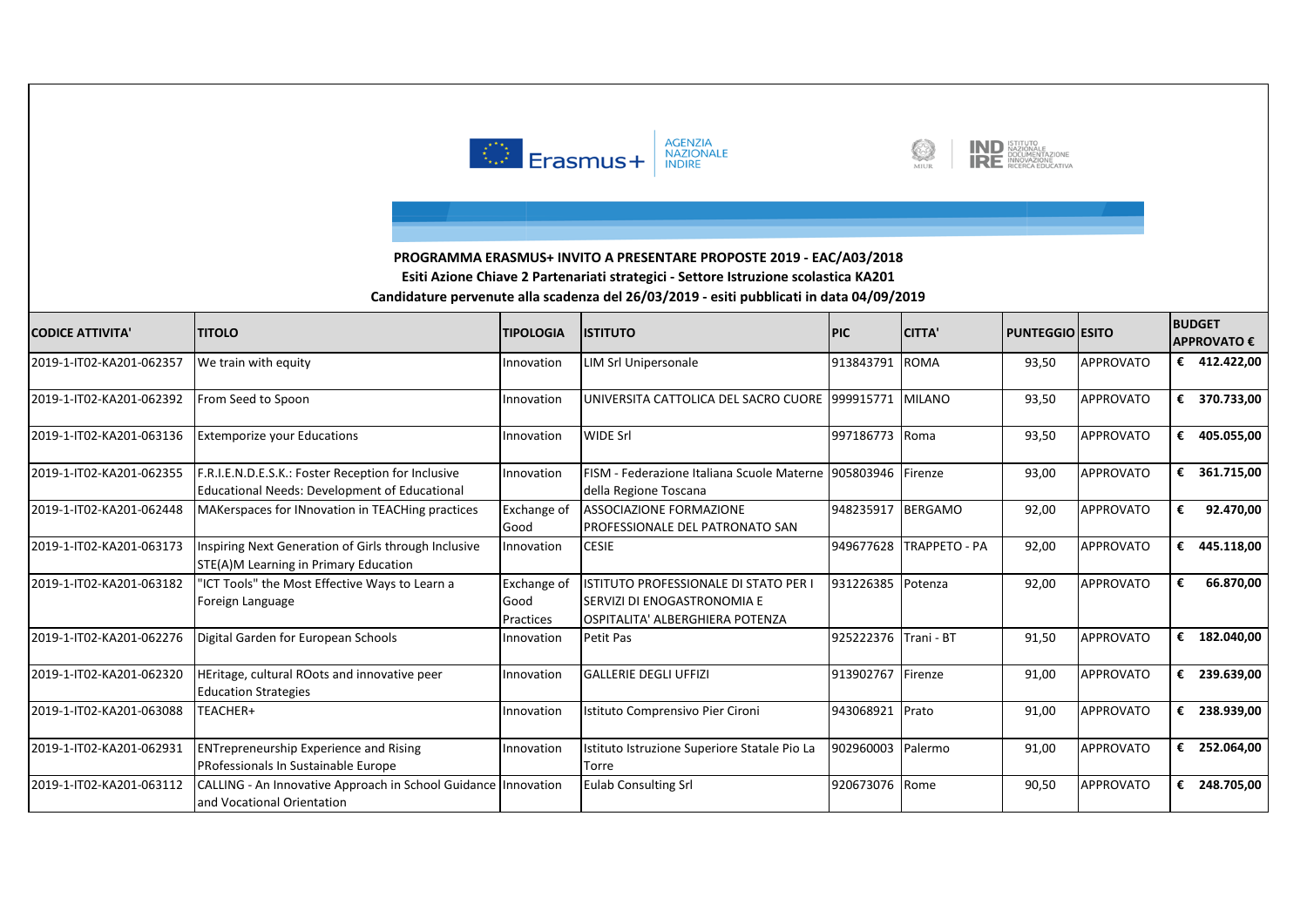





| <b>CODICE ATTIVITA'</b>  | <b>TITOLO</b>                                                                                                | <b>TIPOLOGIA</b>    | <b>ISTITUTO</b>                                                   | <b>PIC</b>     | <b>CITTA'</b>               | <b>PUNTEGGIO ESITO</b> |                      |   | <b>BUDGET</b><br><b>APPROVATO €</b> |
|--------------------------|--------------------------------------------------------------------------------------------------------------|---------------------|-------------------------------------------------------------------|----------------|-----------------------------|------------------------|----------------------|---|-------------------------------------|
| 2019-1-IT02-KA201-062690 | CLASS - Choose to Learn Adopting Sustainability<br><b>Standard</b>                                           | Innovation          | Solco s.r.l.                                                      | 949753676 Rome |                             | 90,50                  | APPROVATO            |   | € 227.254,00                        |
| 2019-1-IT02-KA201-063340 | NEw MOnitoring guidelines to develop innovative<br><b>ECEC</b> teachers curricula                            | Innovation          | ALMA MATER STUDIORUM - UNIVERSITA DI 1999993953<br><b>BOLOGNA</b> |                | <b>BOLOGNA</b>              | 90.00                  | <b>APPROVATO</b>     | € | 354.897,00                          |
| 2019-1-IT02-KA201-063174 | <b>IEDUCATING COMMUNITY TO REDUCE THE RISK OF</b><br>CHILDREN'S SOCIAL EXCLUSION                             | Exchange of<br>Good | <b>ASSOCIAZIONE UNIAMOCI ONLUS</b>                                | 948445922      | PALERMO                     | 90,00                  | <b>APPROVATO</b>     | € | 138.955,00                          |
| 2019-1-IT02-KA201-063264 | <b>URBES: Urban Regeneration and Best Energy Saving</b><br>for our Cities                                    | Innovation          | UNIVERSITA TELEMATICA PEGASO                                      | 950338295      | <b>NAPOLI</b>               | 90,00                  | <b>APPROVATO</b>     | € | 207.548,00                          |
| 2019-1-IT02-KA201-063241 | ReadTwinning: Connecting students through shared<br>interests to develop a love for reading.                 | Innovation          | Forum del libro                                                   | 919801240      | Roma                        | 89,50                  | APPROVATO            | € | 333.773,00                          |
| 2019-1-IT02-KA201-062180 | Content Curation at school: tools and methodologies<br><b>Ifor teachers</b>                                  | nnovation           | <b>IISS "Ettore Majorana"</b>                                     | 947808050      | <b>Brindisi</b>             | 89,00                  | <b>APPROVATO</b>     | € | 292.746,00                          |
| 2019-1-IT02-KA201-062224 | Improving STEM learning experience in primary<br>schools through a steam-based multidisciplinary<br>approach | Innovation          | Co.meta srl uni personale                                         | 917410481      | <b>FANO - PU</b>            | 88,50                  | <b>LISTA RISERVA</b> |   |                                     |
| 2019-1-IT02-KA201-063222 | <b>CLIL for Young European Citizens</b>                                                                      | Innovation          | <b>GIUNTI O.S. PSYCHOMETRICS SRL</b>                              | 951204796      | <b>FIRENZE</b>              | 88,50                  | <b>LISTA RISERVA</b> |   |                                     |
| 2019-1-IT02-KA201-063208 | Actions to Boost Children's (or Creativity in) Digital<br>Education                                          | Innovation          | .C. Pontecagnano Sant'Antonio                                     | 941930141      | Pontecagnano<br>Faiano - SA | 87,50                  | <b>LISTA RISERVA</b> |   |                                     |
| 2019-1-IT02-KA201-062296 | VisuAl Literacy Upskilling pathways in Education                                                             | Innovation          | <b>ASSOCIAZIONE GIROTONDO</b>                                     | 903520178      | <b>BERGAMO</b>              | 87,00                  | <b>RESPINTO</b>      |   |                                     |
| 2019-1-IT02-KA201-062292 | Enhancing social skills for school inclusion through<br>robotics and virtual worlds                          | Innovation          | UNIVERSITA DEGLI STUDI DI MACERATA                                | 960068462      | <b>MACERATA</b>             | 86,00                  | <b>RESPINTO</b>      |   |                                     |
| 2019-1-IT02-KA201-062414 | INES - Innovative teaching and learning paths for the<br>prevention of new drug abuse                        | nnovation           | ALMA MATER STUDIORUM - UNIVERSITA DI 1999993953<br><b>BOLOGNA</b> |                | <b>BOLOGNA</b>              | 85,50                  | <b>RESPINTO</b>      |   |                                     |
| 2019-1-IT02-KA201-062443 | <b>IPHILOEUDITOR: A NEW WAY TO STUDY EUROPEAN</b><br><b>LITERATURE</b>                                       | Innovation          | ALMA MATER STUDIORUM - UNIVERSITA DI 1999993953<br><b>BOLOGNA</b> |                | <b>BOLOGNA</b>              | 84,50                  | <b>RESPINTO</b>      |   |                                     |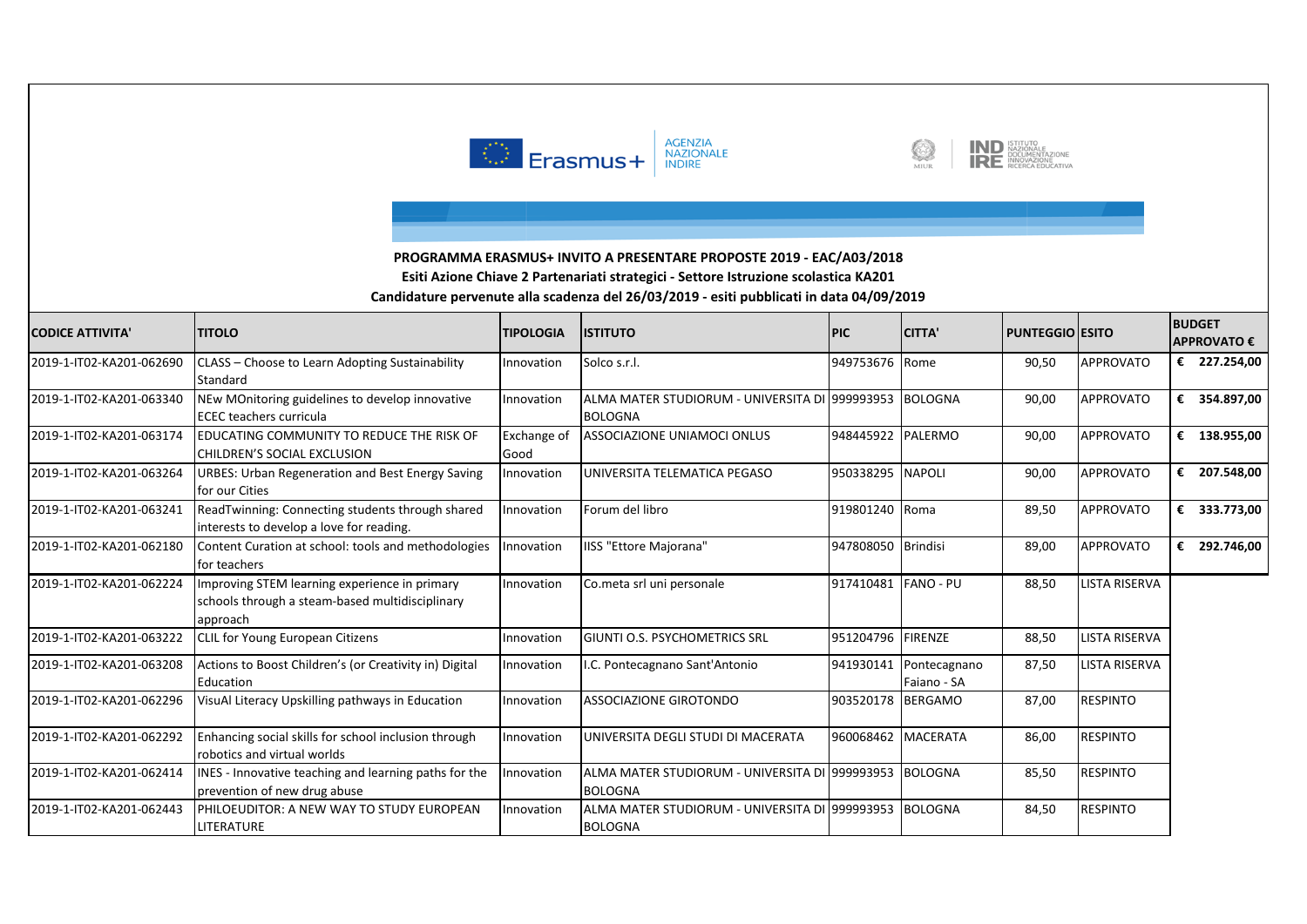





| <b>CODICE ATTIVITA'</b>  | <b>TITOLO</b>                                                                                                  | <b>TIPOLOGIA</b>                        | <b>ISTITUTO</b>                                                                           | <b>PIC</b>           | <b>CITTA'</b>                   | <b>PUNTEGGIO ESITO</b> |                 | <b>BUDGET</b><br><b>APPROVATO€</b> |
|--------------------------|----------------------------------------------------------------------------------------------------------------|-----------------------------------------|-------------------------------------------------------------------------------------------|----------------------|---------------------------------|------------------------|-----------------|------------------------------------|
| 2019-1-IT02-KA201-063285 | OPEN CHALLENGE: it's time to invite the school to<br>play                                                      | Innovation                              | CALCIOSOCIALE - SOCIETA' SPORTIVA<br>DILETTANTISTICA A RESPONSABILITA'<br><b>LIMITATA</b> | 937998052 ROMA       |                                 | 84,00                  | <b>RESPINTO</b> |                                    |
| 2019-1-IT02-KA201-063425 | S:PR.I.T.E.: Sport Practices of Innovative Technologies<br>of Education                                        | <b>Exchange of</b><br>Good<br>Practices | Fondazione Scuole Libere                                                                  | 900854909            | Rimaggio Bagno<br>a Ripoli - Fl | 83,00                  | <b>RESPINTO</b> |                                    |
| 2019-1-IT02-KA201-062271 | Patrimonio culturale per l'apprendimento delle<br>scienze e l'orientamento agli studi e al lavoro              | Innovation                              | UNIVERSITA DEGLI STUDI DI ROMA LA<br>SAPIENZA                                             | 999987745 ROMA       |                                 | 83,00                  | <b>RESPINTO</b> |                                    |
| 2019-1-IT02-KA201-063141 | SHARE4.0 - ScHool-reseArch-industRy alliancE for 4.0                                                           | Innovation                              | Consorzio Ro.Ma.                                                                          | 935586729 NAPOLI     |                                 | 82,50                  | <b>RESPINTO</b> |                                    |
| 2019-1-IT02-KA201-063306 | 3T - Training Teachers to Tackle disinformation                                                                | Innovation                              | Associazione Euphoria                                                                     | 935366830 Rome       |                                 | 82,00                  | <b>RESPINTO</b> |                                    |
| 2019-1-IT02-KA201-062196 | SUSTAINING THE PROFESSIONAL DEVELOPMENT OF<br>TEACHERS WITHIN SCHOOLS AS PROFESSIONAL<br>LEARNING ENVIRONMENTS | Innovation                              | UNIVERSITA DEGLI STUDI DI FIRENZE                                                         | 999895789            | <b>Florence</b>                 | 82,00                  | <b>RESPINTO</b> |                                    |
| 2019-1-IT02-KA201-062902 | CARE - Wellbeing and emotional awareness tools in<br>the learning environments                                 | <b>Exchange of</b><br>Good<br>Practices | <b>ASSOCIAZIONE AGRADO</b>                                                                | 948437095 VINCI - FI |                                 | 81,50                  | <b>RESPINTO</b> |                                    |
| 2019-1-IT02-KA201-062327 | HEalthy-Lifestyles Promotion trhough alliance among<br>schools and territory                                   | Innovation                              | Istituto Comprensivo Capol. D.D.                                                          | 906668022            | San Nicola la<br>strada - CE    | 81,50                  | <b>RESPINTO</b> |                                    |
| 2019-1-IT02-KA201-062435 | Integrated project for eMPoweRing adOlescents'<br>competences about a positiVe and safe usE of social<br>media | Innovation                              | UNIVERSITA CATTOLICA DEL SACRO CUORE 1999915771                                           |                      | <b>MILANO</b>                   | 81,50                  | <b>RESPINTO</b> |                                    |
| 2019-1-IT02-KA201-062614 | No Peer Bullying, But Cheer Sharing!                                                                           | Exchange of<br>Good<br>Practices        | Associazione "Submeet - incontrarsi per<br>crescere"                                      | 923451447            | San Salvo - CH                  | 81,00                  | <b>RESPINTO</b> |                                    |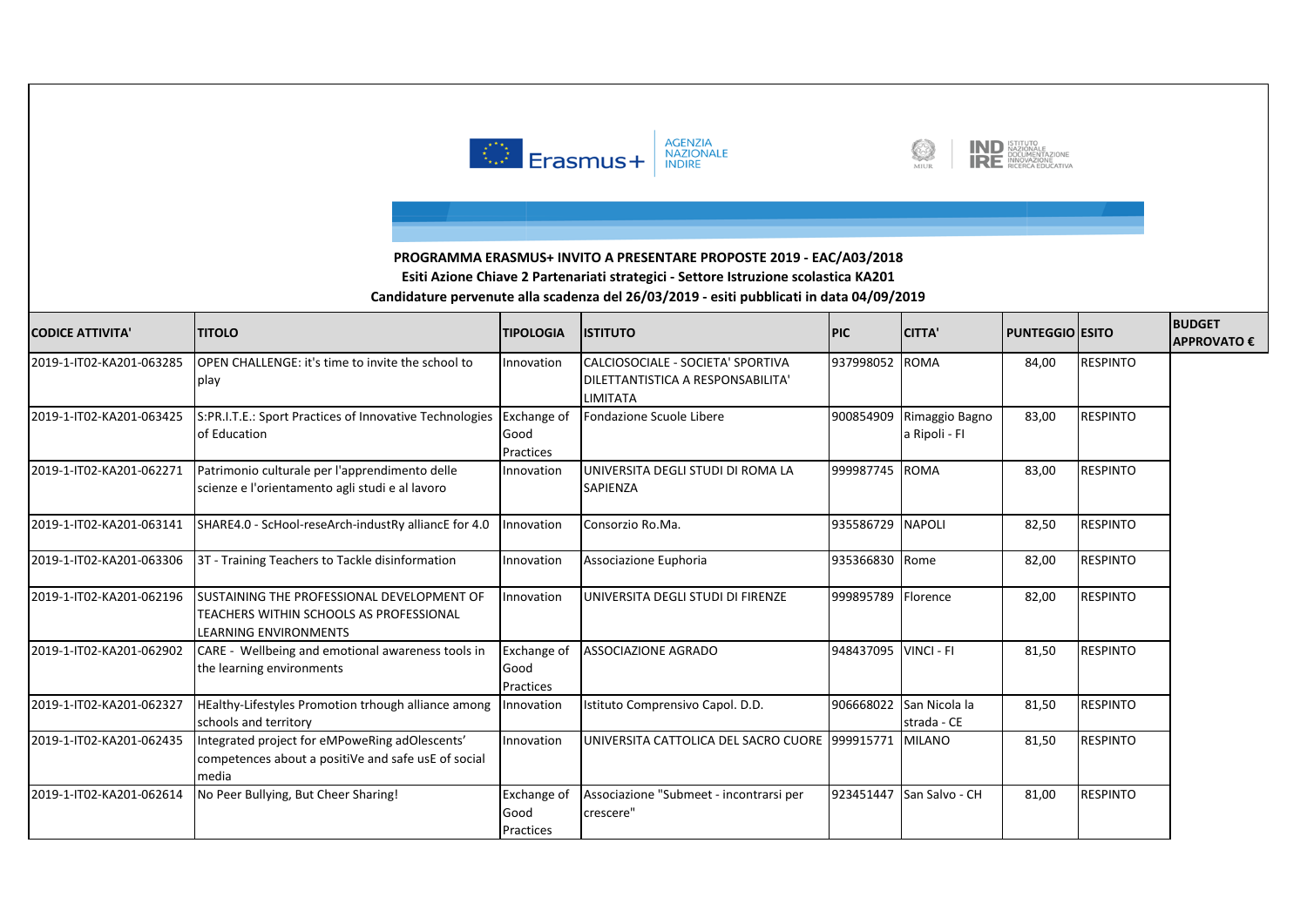





| <b>CODICE ATTIVITA'</b>  | <b>TITOLO</b>                                                                                                        | <b>TIPOLOGIA</b>                 | <b>ISTITUTO</b>                                              | <b>PIC</b>       | <b>CITTA'</b>                      | <b>PUNTEGGIO ESITO</b> |                 | <b>BUDGET</b><br><b>APPROVATO€</b> |
|--------------------------|----------------------------------------------------------------------------------------------------------------------|----------------------------------|--------------------------------------------------------------|------------------|------------------------------------|------------------------|-----------------|------------------------------------|
| 2019-1-IT02-KA201-063376 | nnovative soluzioni per la didattica della matematica<br>per studenti ciechi                                         | Innovation                       | Associazione Culturale Archibraille                          | 901789504 Verona |                                    | 81,00                  | <b>RESPINTO</b> |                                    |
| 2019-1-IT02-KA201-062609 | Promoting cybeRsecurlty to prevent students'<br>DisadvantagE thanks to eTwinning                                     | Innovation                       | Istituto istruzione superiore Einaudi Scarpa                 | 946794109        | Montebelluna -<br>TV               | 81,00                  | <b>RESPINTO</b> |                                    |
| 2019-1-IT02-KA201-063332 | High Project of Art Against Discrimination, for Social<br>Inclusion                                                  | Exchange of<br>Good<br>Practices | Istituto d'Istruzione Superiore di Ceccano                   | 947009352        | Ceccano - FR                       | 80,50                  | <b>RESPINTO</b> |                                    |
| 2019-1-IT02-KA201-062277 | ARTE - Patrimonio di tutti                                                                                           | Exchange of<br>Good<br>Practices | Mus-e Italia Onlus                                           | 942079230        | Genova                             | 80,50                  | <b>RESPINTO</b> |                                    |
| 2019-1-IT02-KA201-063260 | Soft Mobility Integrated Learning in Englishand<br>more!                                                             | Innovation                       | <b>ReBike ALTERmobility</b>                                  | 941097881        | Roma                               | 80,00                  | <b>RESPINTO</b> |                                    |
| 2019-1-IT02-KA201-063205 | Raising Motivation Towards School Attendance                                                                         | Innovation                       | Comune di Osilo                                              | 936654311        | Osilo - SS                         | 79,00                  | <b>RESPINTO</b> |                                    |
| 2019-1-IT02-KA201-063191 | <b>Tutor In Mother Tongue</b>                                                                                        | Innovation                       | I.C.Castiglione 1                                            | 906830012        | Castiglione delle<br>Stiviere - MN | 79,00                  | <b>RESPINTO</b> |                                    |
| 2019-1-IT02-KA201-063343 | Water Manager Jr.                                                                                                    | Innovation                       | LICEO STATALE "ENRICO MEDI"                                  | 921664222        | SENIGALLIA - AN                    | 79,00                  | <b>RESPINTO</b> |                                    |
| 2019-1-IT02-KA201-062519 | TeachShare - Interactive digital solutions for teachers<br>to foster European cultural engagement in young<br>people | Innovation                       | VITALE TECNOLOGIE COMUNICAZIONE -<br><b>VITECO SRL</b>       | 988279942        | <b>CATANIA</b>                     | 79,00                  | <b>RESPINTO</b> |                                    |
| 2019-1-IT02-KA201-063190 | CLEVER GOOSE GAME / Think critically. Play the<br>game.                                                              | Innovation                       | CONSORZIO PER LA RICERCA E L<br>EDUCAZIONE PERMANENTE TORINO | 999635926        | <b>TORINO</b>                      | 78,50                  | <b>RESPINTO</b> |                                    |
| 2019-1-IT02-KA201-063307 | Social Inclusion, Immigration and Citizenship                                                                        | Innovation                       | ISISS "Pacifici e De Magistris"                              | 908907946        | SEZZE - LT                         | 78,50                  | <b>RESPINTO</b> |                                    |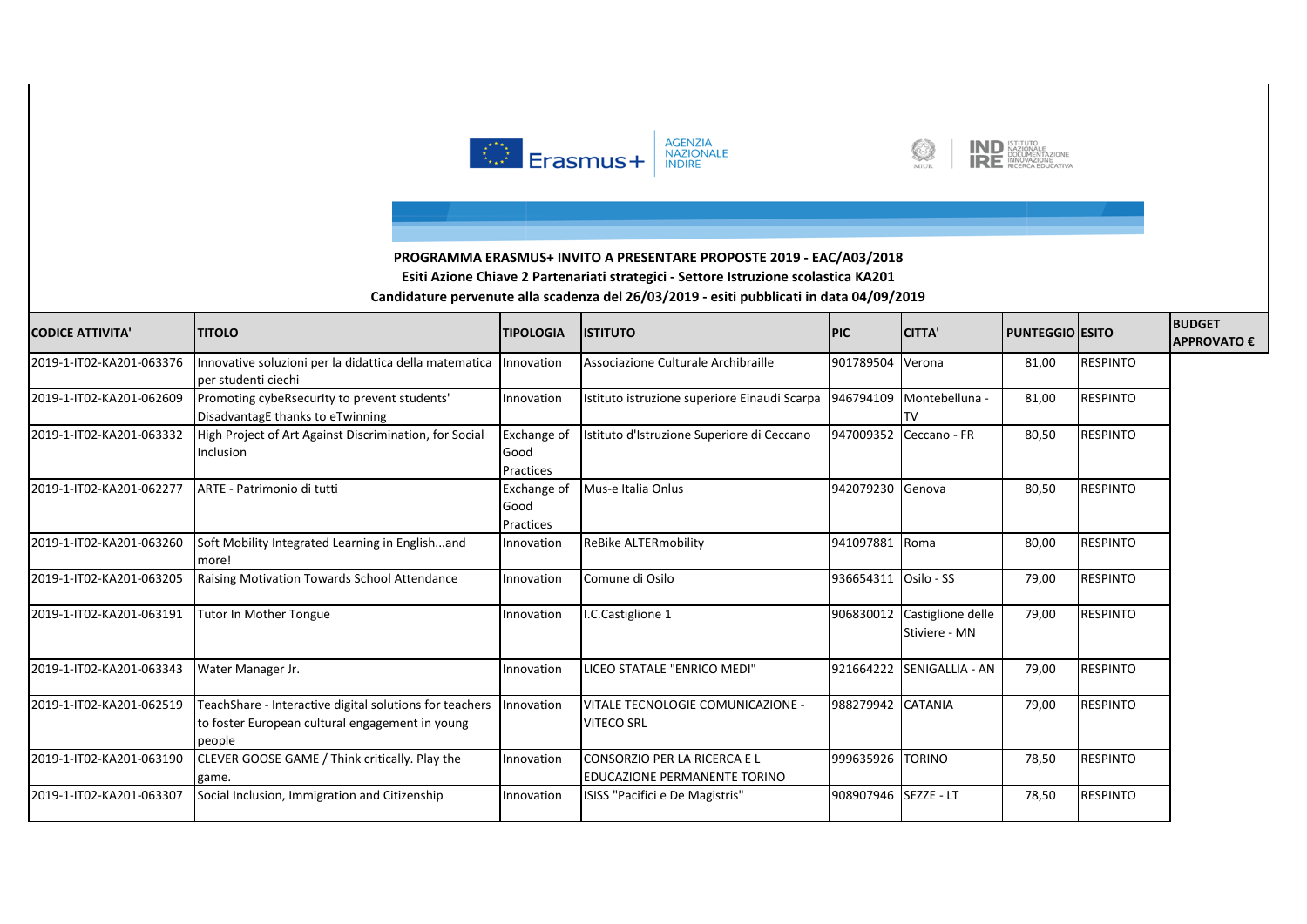





| <b>CODICE ATTIVITA</b>   | <b>TITOLO</b>                                                                                                                                                     | <b>TIPOLOGIA</b> | <b>ISTITUTO</b>                                             | <b>PIC</b>        | <b>CITTA'</b>                               | PUNTEGGIO   ESITO |                 | <b>BUDGET</b><br><b>APPROVATO€</b> |
|--------------------------|-------------------------------------------------------------------------------------------------------------------------------------------------------------------|------------------|-------------------------------------------------------------|-------------------|---------------------------------------------|-------------------|-----------------|------------------------------------|
| 2019-1-IT02-KA201-063388 | CASCADE                                                                                                                                                           | Innovation       | CENTRO SPORTIVO EDUCATIVO NAZIONALE 949834089               |                   | <b>ROMA</b>                                 | 78,00             | <b>RESPINTO</b> |                                    |
| 2019-1-IT02-KA201-062824 | AL.C.H.E.M.I.A: Alliance of Cultural Heritage Exchange<br>for Musical Innovation and Acquisition                                                                  | Innovation       | FONDAZIONE SCUOLA DI MUSICA DI<br><b>FIESOLE ONLUS</b>      | 945022792         | <b>SAN DOMENICO</b><br><b>DI FIESOLE FI</b> | 78,00             | <b>RESPINTO</b> |                                    |
| 2019-1-IT02-KA201-063117 | STEAM education for plastic-free primary schools                                                                                                                  | Innovation       | Ufficio Scolastico Regionale del Lazio                      | 929828033         | Rome                                        | 78,00             | <b>RESPINTO</b> |                                    |
| 2019-1-IT02-KA201-062402 | TRAMPOLINE: Financial Literacy for students and<br><b>Strategic Fundraising for schools</b>                                                                       | Innovation       | FONDAZIONE PER LA SCUOLA DELLA<br>COMPAGNIA DI SAN PAOLO    | 942133550         | Torino                                      | 77,50             | <b>RESPINTO</b> |                                    |
| 2019-1-IT02-KA201-062163 | What story are we?. From Home Movies to<br>smartphones: filming, studying and teaching<br>European History from a "private eye" perspective in<br>the digital era | Innovation       | Istituto per la Storia e le Memorie del '900<br>Parri       | 938574523 Bologna |                                             | 77,50             | <b>RESPINTO</b> |                                    |
| 2019-1-IT02-KA201-063296 | ENtimacy. Embodied Narratives for early childhood<br>teachers' training for preventing sexual abuse and<br>harassment.                                            | Innovation       | UNIVERSITA' DEGLI STUDI DI MILANO-<br><b>BICOCCA</b>        | 999923531         | <b>MILANO</b>                               | 77,50             | <b>RESPINTO</b> |                                    |
| 2019-1-IT02-KA201-063237 | Building together a narrative curriculum in pre-school<br>education, fostering the collaboration between<br>kindergartens and libraries                           | Innovation       | Comune di Imola                                             | 932668484         | Imola - BO                                  | 77,00             | <b>RESPINTO</b> |                                    |
| 2019-1-IT02-KA201-062377 | MY BEST - Improving self exploration and career<br>learning at school                                                                                             | Innovation       | Centro Formazione Professionale Cebano<br>Monregalese scarl | 931538337         | Ceva - CN                                   | 76,50             | <b>RESPINTO</b> |                                    |
| 2019-1-IT02-KA201-062929 | Inclusive education on key skills: closing ties among<br>formal, non-formal education for the empowerment<br>of new European generations                          | Innovation       | COMUNE DI SAN DONA' DI PIAVE                                | 927647667         | SAN DONA DI<br>PIAVE - VE                   | 76,50             | <b>RESPINTO</b> |                                    |
| 2019-1-IT02-KA201-063287 | Let's eat together                                                                                                                                                | Innovation       | Istituto Comprensivo n.6 Imola                              | 934765333         | Imola - BO                                  | 76,50             | <b>RESPINTO</b> |                                    |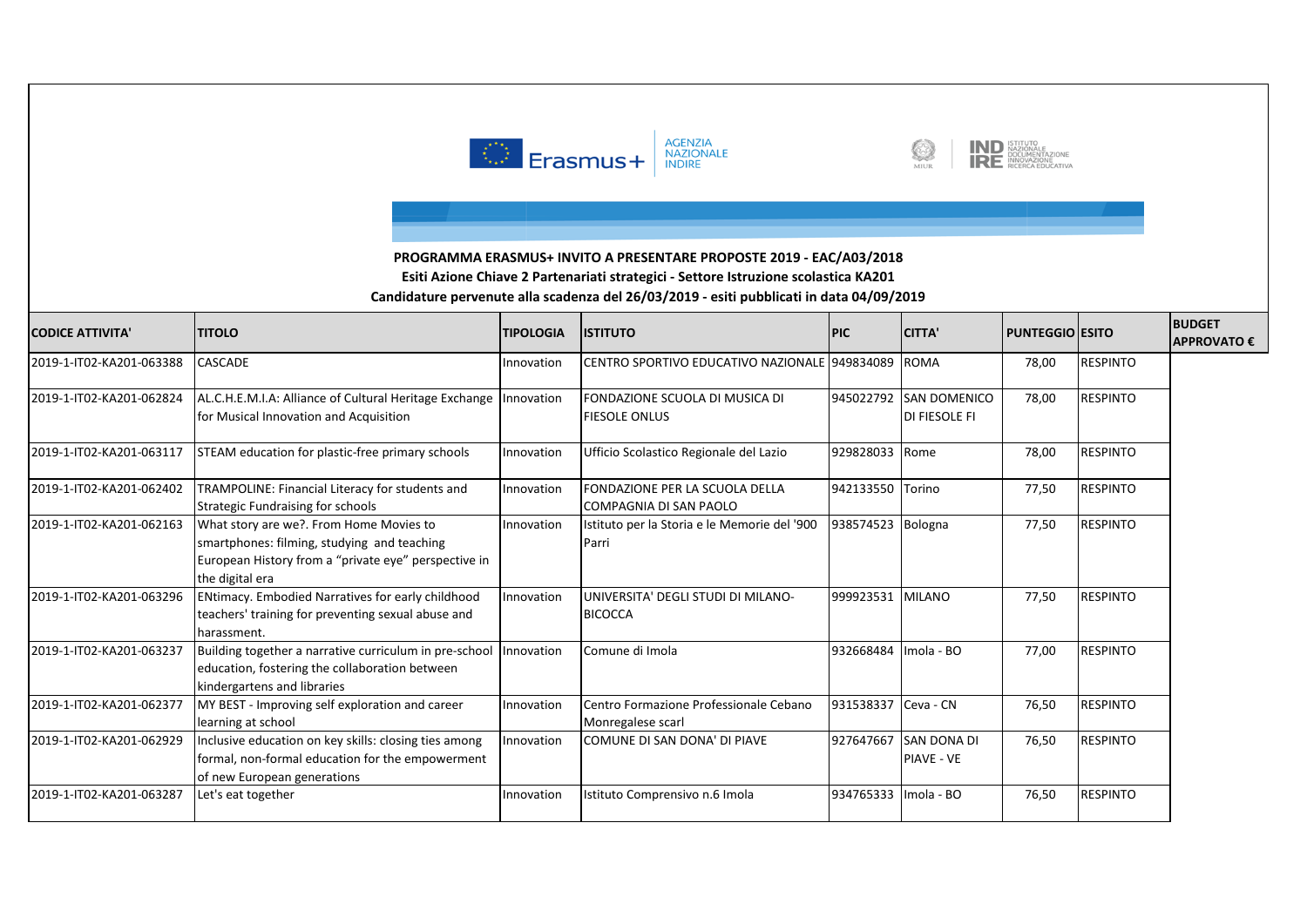





| <b>CODICE ATTIVITA'</b>  | <b>TITOLO</b>                                                                                                          | <b>TIPOLOGIA</b>                        | <b>ISTITUTO</b>                                                       | <b>PIC</b>            | <b>CITTA'</b>           | <b>PUNTEGGIO ESITO</b> |                 | <b>BUDGET</b><br><b>APPROVATO€</b> |
|--------------------------|------------------------------------------------------------------------------------------------------------------------|-----------------------------------------|-----------------------------------------------------------------------|-----------------------|-------------------------|------------------------|-----------------|------------------------------------|
| 2019-1-IT02-KA201-062567 | Promoting Oral Health in Pre-School Children                                                                           | Innovation                              | UNIVERSITA DEGLI STUDI DI GENOVA                                      | 999976687             | <b>GENOVA</b>           | 76,50                  | <b>RESPINTO</b> |                                    |
| 2019-1-IT02-KA201-062329 | PRISM-PRomoting Social well-being & communication Innovation<br>in the Multicultural preschool classroom               |                                         | UNIVERSITA DEGLI STUDI DI VERONA                                      | 999838074 VERONA      |                         | 76,50                  | <b>RESPINTO</b> |                                    |
| 2019-1-IT02-KA201-063236 | Deaf Digital Learning Platform                                                                                         | Innovation                              | Associazione Ergon a favore dei Sordi                                 |                       | 906809739 Pianezza - TO | 76,00                  | <b>RESPINTO</b> |                                    |
| 2019-1-IT02-KA201-062996 | Drops of water                                                                                                         | <b>Exchange of</b><br>Good<br>Practices | ISTITUTO DI ISTRUZIONE SUPERIORE L.<br><b>EINAUDI</b>                 | 917219003 SIRACUSA    |                         | 76,00                  | <b>RESPINTO</b> |                                    |
| 2019-1-IT02-KA201-063166 | Mobiliteach - Opening up school education towards<br>Europe                                                            | <b>Exchange of</b><br>Good<br>Practices | UNISER SOC. COOP. ONLUS                                               | 948548839             | <b>FORLI-FC</b>         | 76,00                  | <b>RESPINTO</b> |                                    |
| 2019-1-IT02-KA201-063330 | Social Media and Identity buiLding in European<br>Schools                                                              | Innovation                              | Associazione Disciplinare Conscom                                     | 902365975 Sora - FR   |                         | 75,50                  | <b>RESPINTO</b> |                                    |
| 2019-1-IT02-KA201-062710 | VERA - Virtual Emotional Re-power Assistant                                                                            | Innovation                              | <b>IDEGO SRL</b>                                                      | 906396325 ROMA        |                         | 75,50                  | <b>RESPINTO</b> |                                    |
| 2019-1-IT02-KA201-063175 | <b>European New Generation Community</b>                                                                               | Innovation                              | Cesvol Umbria                                                         | 900622885 Perugia     |                         | 74,50                  | <b>RESPINTO</b> |                                    |
| 2019-1-IT02-KA201-063180 | Gamification as an Educational Tool for Upper schools Innovation<br>on Parks and environment                           |                                         | Ente di Gestione per i Parchi e la<br>Biodiversità Emilia Occidentale | 913439980             | Langhirano - PR         | 74,50                  | <b>RESPINTO</b> |                                    |
| 2019-1-IT02-KA201-062360 | TELL EU HERITAGE! Innovative and inclusive<br>storytelling bridging European cultural heritage and<br>school education | Innovation                              | Museo della Città di Bologna srl                                      | 904011095 Bologna     |                         | 74,50                  | <b>RESPINTO</b> |                                    |
| 2019-1-IT02-KA201-063221 | <b>Inclusion Factor Management</b>                                                                                     | Innovation                              | Istituto Tecnico Economico e Tecnologico<br>"Girolamo Caruso"         | 931583442 Alcamo - TP |                         | 73,50                  | <b>RESPINTO</b> |                                    |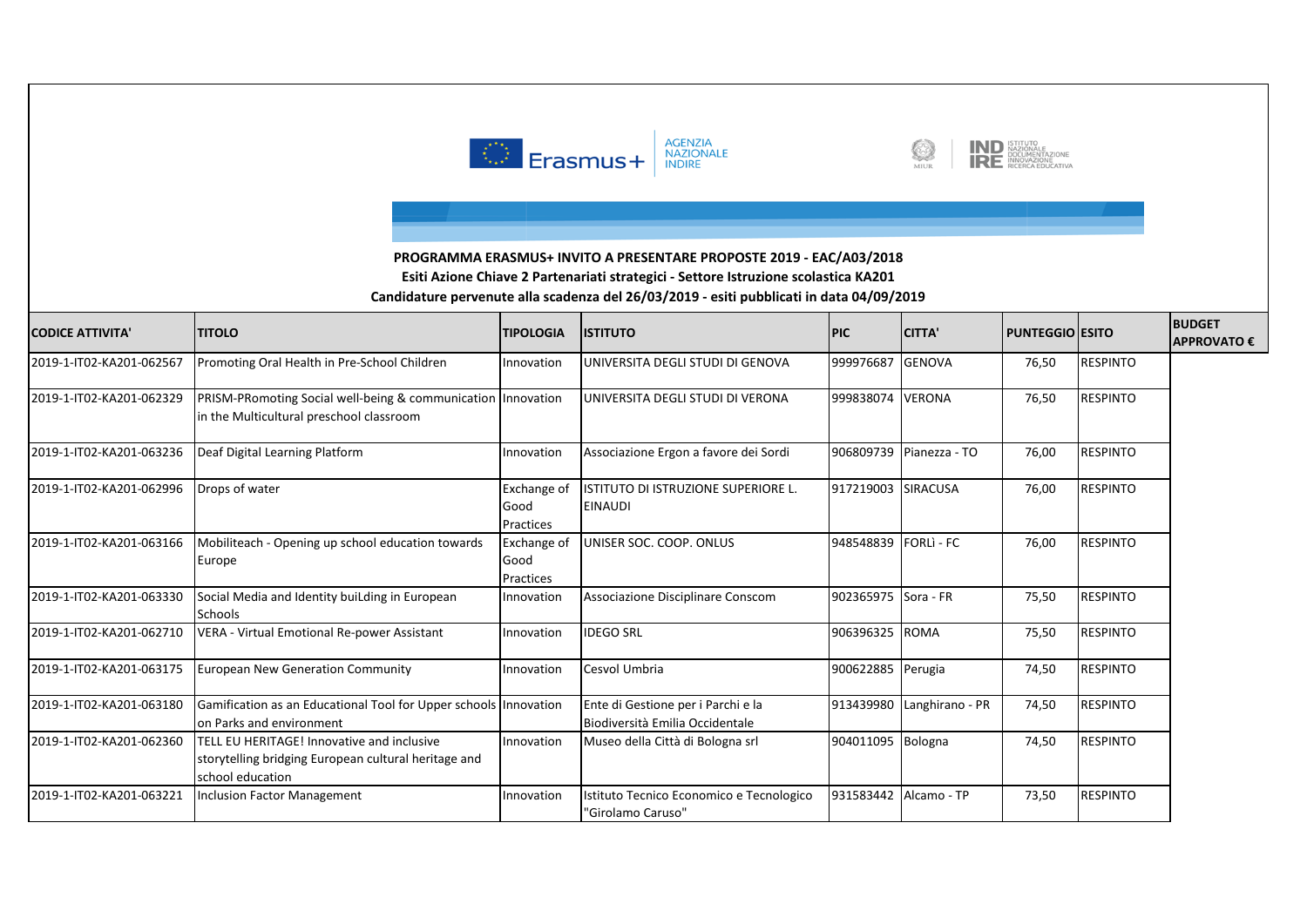

![](_page_7_Picture_1.jpeg)

![](_page_7_Picture_2.jpeg)

| <b>CODICE ATTIVITA'</b>  | <b>TITOLO</b>                                                                                             | <b>TIPOLOGIA</b> | <b>ISTITUTO</b>                                       | <b>PIC</b>        | <b>CITTA'</b>               | <b>PUNTEGGIO ESITO</b> |                 | <b>BUDGET</b><br><b>APPROVATO €</b> |
|--------------------------|-----------------------------------------------------------------------------------------------------------|------------------|-------------------------------------------------------|-------------------|-----------------------------|------------------------|-----------------|-------------------------------------|
| 2019-1-IT02-KA201-062422 | Data Science through Cultural heritage: a<br>collaborative approach for Education                         | Innovation       | UNIVERSITA DEGLI STUDI DI SALERNO                     | 999899184         | <b>FISCIANO SA</b>          | 73,50                  | <b>RESPINTO</b> |                                     |
| 2019-1-IT02-KA201-063063 | <b>CLIL Evaluation Tool</b>                                                                               | Innovation       | Collegio Arcivescovile Celestino Endrici              | 943880520 Trento  |                             | 73,00                  | <b>RESPINTO</b> |                                     |
| 2019-1-IT02-KA201-063355 | ODE - Open Data Education on Cohesion                                                                     | Innovation       | Studiare Sviluppo srl                                 | 927675215 Roma    |                             | 73,00                  | <b>RESPINTO</b> |                                     |
| 2019-1-IT02-KA201-062458 | EDU DESIGNERS, EDUEQUITY                                                                                  | Innovation       | UFFICIO SCOLASTICO REGIONALE PER LA<br>LOMBARDIA      | 943456048 Milano  |                             | 73,00                  | <b>RESPINTO</b> |                                     |
| 2019-1-IT02-KA201-062212 | Imparare l'Europa è un gioco da ragazzi                                                                   | Innovation       | <b>EURO-NET</b>                                       | 950400860 POTENZA |                             | 72,50                  | <b>RESPINTO</b> |                                     |
| 2019-1-IT02-KA201-062534 | MusicMoves-Understanding the inner structure of<br>music                                                  | Innovation       | UNIVERSITA DEGLI STUDI DI MILANO                      | 999995796 MILANO  |                             | 72,50                  | <b>RESPINTO</b> |                                     |
| 2019-1-IT02-KA201-063276 | Enhancing Motivation towards Maths in earlY<br>childhood                                                  | Innovation       | ASSOCIAZIONE CULTURALE UN AMORE DI<br><b>FAMIGLIA</b> | 900343428 NAPOLI  |                             | 72,00                  | <b>RESPINTO</b> |                                     |
| 2019-1-IT02-KA201-063371 | CREAtivity and entrepreneurSHIP Pathways -<br>Creativity and entrepreneurship skills development<br>paths | Innovation       | Ce.F.A.S. Azienda Speciale della CCIAA di<br>Viterbo  | 932240617         | Viterbo                     | 72,00                  | <b>RESPINTO</b> |                                     |
| 2019-1-IT02-KA201-063131 | Innovative methodologies to fight against Early school Innovation<br>leaving                              |                  | Centro Servizi Formazione                             | 947843261 Pavia   |                             | 72,00                  | <b>RESPINTO</b> |                                     |
| 2019-1-IT02-KA201-062302 | STEM CARDS - STEM Cards Collection to Raise STEM<br><b>Culture and Competences</b>                        | Innovation       | CONSIGLIO NAZIONALE DELLE RICERCHE                    | 999979500 ROMA    |                             | 72,00                  | <b>RESPINTO</b> |                                     |
| 2019-1-IT02-KA201-062138 | Memory Coaching Program for Young Teachers                                                                | Innovation       | Eurobic Toscana Sud srl                               |                   | 940617052 Poggibonsi (SI)   | 72,00                  | <b>RESPINTO</b> |                                     |
| 2019-1-IT02-KA201-062199 | Key Innovative Competencies to acKnowlege<br>opportunities OFFered by the Territory                       | Innovation       | <b>ISIS FERRARIS - BUCCINI</b>                        |                   | 916036864   Marcianise - CE | 72,00                  | <b>RESPINTO</b> |                                     |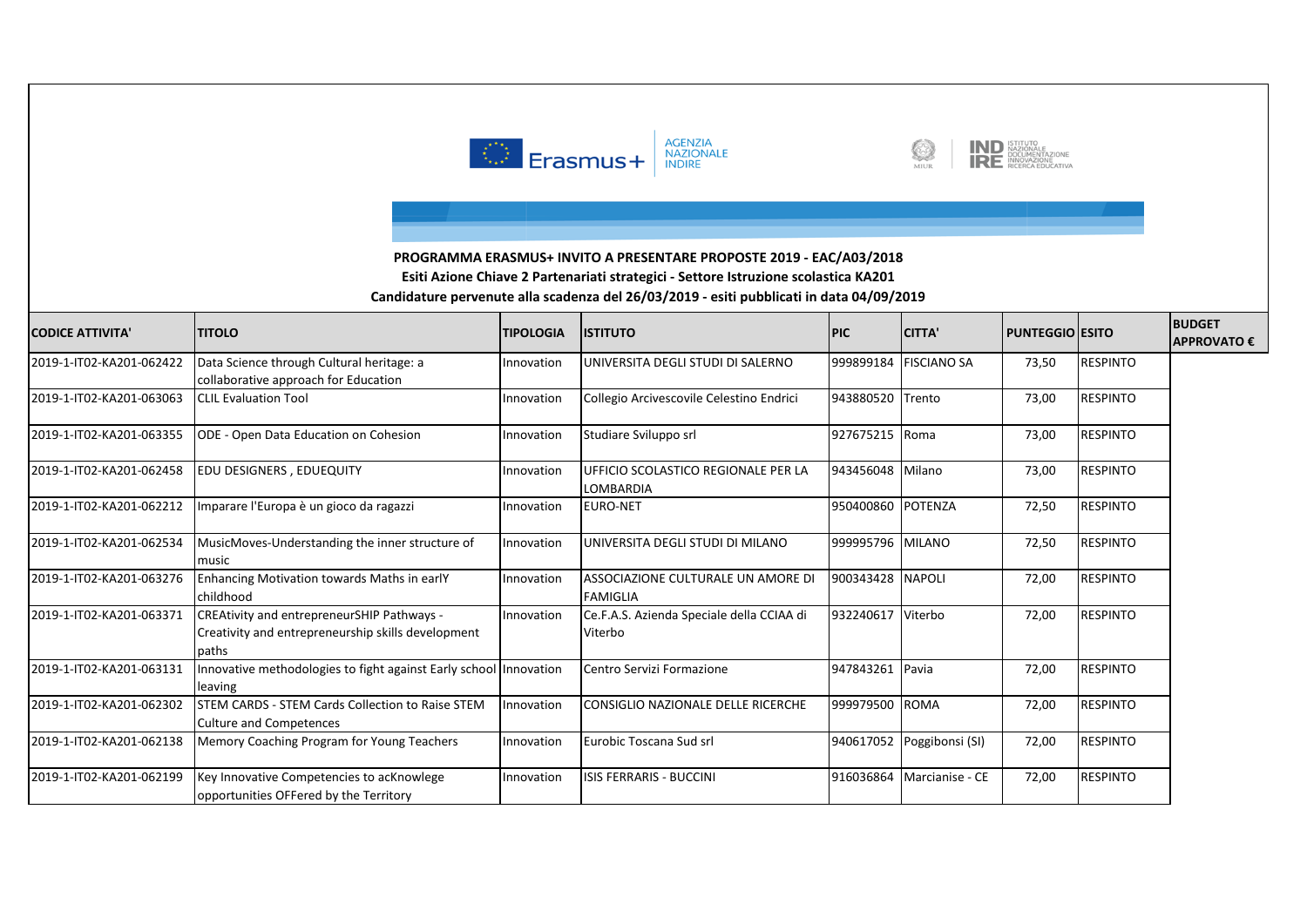![](_page_8_Picture_0.jpeg)

![](_page_8_Picture_1.jpeg)

![](_page_8_Picture_2.jpeg)

| <b>CODICE ATTIVITA'</b>  | <b>TITOLO</b>                                                                                | <b>TIPOLOGIA</b>                        | <b>ISTITUTO</b>                                                                             | <b>PIC</b>        | <b>CITTA'</b>         | <b>PUNTEGGIO ESITO</b> |                 | <b>BUDGET</b><br><b>APPROVATO€</b> |
|--------------------------|----------------------------------------------------------------------------------------------|-----------------------------------------|---------------------------------------------------------------------------------------------|-------------------|-----------------------|------------------------|-----------------|------------------------------------|
| 2019-1-IT02-KA201-063305 | Circular Economy and Ecosystem Services in Schools                                           | Innovation                              | SVI.MED CENTRO EUROMEDITERRANEO<br>IPERLO SVILUPPO SOSTENIBILE ONLUS<br><b>ASSOCIAZIONE</b> | 953068069         | <b>RAGUSA RG</b>      | 72,00                  | <b>RESPINTO</b> |                                    |
| 2019-1-IT02-KA201-062423 | Ready to Read                                                                                | Innovation                              | UNIVERSITA DEGLI STUDI DI ROMA LA<br><b>SAPIENZA</b>                                        | 999987745 ROMA    |                       | 72,00                  | <b>RESPINTO</b> |                                    |
| 2019-1-IT02-KA201-063093 | Learning interculturalism from emergencies                                                   | Innovation                              | FONDAZIONE POLITECNICO DI MILANO                                                            | 993176017         | <b>MILANO</b>         | 71,00                  | <b>RESPINTO</b> |                                    |
| 2019-1-IT02-KA201-063386 | Save the Food: an interdisciplinary IBL approach for<br>educating conscious future consumers | Innovation                              | MAIEUTIKE'                                                                                  | 907118684 FIRENZE |                       | 71,00                  | <b>RESPINTO</b> |                                    |
| 2019-1-IT02-KA201-062279 | <b>BELIKEYOU Storytelling on Entrepreneur Role Models</b><br>for Young Europeans             | Innovation                              | ARTES - Associazione Toscana Ricerca e<br>Studio                                            | 931007359         | Firenze               | 70,00                  | <b>RESPINTO</b> |                                    |
| 2019-1-IT02-KA201-063214 | Service Learning: The Power of Youth Partecipation                                           | Innovation                              | ISISS "G. T. Giordani"                                                                      | 944614325 MONTE   | SANT'ANGELO -<br>l FG | 70,00                  | <b>RESPINTO</b> |                                    |
| 2019-1-IT02-KA201-062536 | Healthy Students are Successful Students                                                     | Innovation                              | UNIVERSITA DEGLI STUDI DI FIRENZE                                                           | 999895789         | Florence              | 69,50                  | <b>RESPINTO</b> |                                    |
| 2019-1-IT02-KA201-062613 | BEGIN - Boosting Entrepreneurship to Gain<br><b>INnovation</b>                               | Innovation                              | ANTARES Società per lo Sviluppo dei<br>Sistemi Organizzativi a rl                           | 942364701         | Rome                  | 69,00                  | <b>RESPINTO</b> |                                    |
| 2019-1-IT02-KA201-062675 | <b>TELLING EU - European Perspectives in School</b><br>Education                             | <b>Exchange of</b><br>Good<br>Practices | Associazione Culturale Cultural Pro                                                         | 910103568 Roma    |                       | 69,00                  | <b>RESPINTO</b> |                                    |
| 2019-1-IT02-KA201-063372 | Acting Stories - improving language learning                                                 | Innovation                              | Fontemaggiore Soc. Coop.                                                                    | 935919730 Perugia |                       | 69,00                  | <b>RESPINTO</b> |                                    |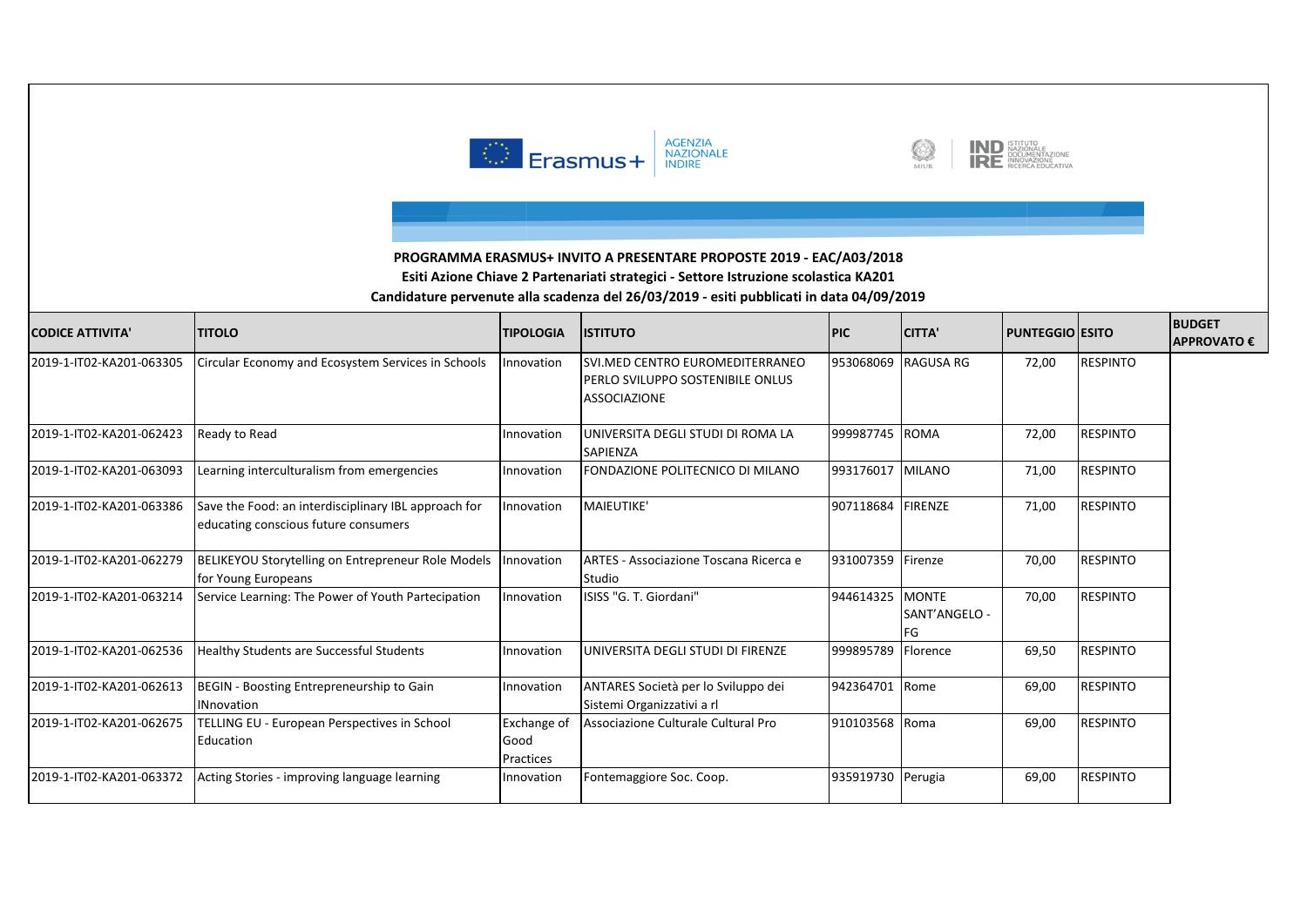![](_page_9_Picture_0.jpeg)

![](_page_9_Picture_1.jpeg)

![](_page_9_Picture_2.jpeg)

| <b>CODICE ATTIVITA'</b>  | <b>TITOLO</b>                                                                                                             | <b>TIPOLOGIA</b>                 | <b>ISTITUTO</b>                                     | <b>PIC</b>        | <b>CITTA'</b>   | <b>PUNTEGGIO ESITO</b> |                 | <b>BUDGET</b><br><b>APPROVATO€</b> |
|--------------------------|---------------------------------------------------------------------------------------------------------------------------|----------------------------------|-----------------------------------------------------|-------------------|-----------------|------------------------|-----------------|------------------------------------|
| 2019-1-IT02-KA201-063366 | <b>INCLUsive eDucation and stratified teaching</b><br>approches in secondary Education"                                   | Innovation                       | <b>OXFAM ITALIA ONLUS</b>                           | 973820443         | AREZZO          | 69,00                  | <b>RESPINTO</b> |                                    |
| 2019-1-IT02-KA201-062406 | From digital natives to digital wises: new<br>cyberbullying block strategy by awareness of 'Social<br>student generation' | Innovation                       | CONSIGLIO NAZIONALE DELLE RICERCHE                  | 999979500         | <b>ROMA</b>     | 68,50                  | <b>RESPINTO</b> |                                    |
| 2019-1-IT02-KA201-063292 | TO Get new skills on European culTural HERitage                                                                           | Innovation                       | Società Cooperativa Culture                         | 948119711         | Venezia -Mestre | 68,00                  | <b>RESPINTO</b> |                                    |
| 2019-1-IT02-KA201-063311 | Play to learn, learn to play: Schools meet theatre<br>pedagogy                                                            | Innovation                       | Associazione Didattica Teatrale                     | 906423582         | Pescara         | 67,50                  | <b>RESPINTO</b> |                                    |
| 2019-1-IT02-KA201-062927 | Crossroads                                                                                                                | Innovation                       | LICEO SCIENTIFICO STATALE G.B. QUADRI               | 900336638 VICENZA |                 | 67,50                  | <b>RESPINTO</b> |                                    |
| 2019-1-IT02-KA201-063361 | Improving the quality of indoors learning spaces in<br>upper secondary schools                                            | Innovation                       | Provincia di Parma                                  | 948092357         | Parma           | 67,00                  | <b>RESPINTO</b> |                                    |
| 2019-1-IT02-KA201-063274 | KAIROS - Critical thinking to tackle gender-based<br>stereotypes in school education                                      | Innovation                       | Consorzio Ro.Ma.                                    | 935586729         | <b>NAPOLI</b>   | 66,50                  | <b>RESPINTO</b> |                                    |
| 2019-1-IT02-KA201-063348 | SCHOOLCRAFT - Mission-Oriented Problem-Solving<br>Approach in Schools                                                     | Innovation                       | Fondazione IDIS-Città della Scienza                 | 998480656 Napoli  |                 | 66,50                  | <b>RESPINTO</b> |                                    |
| 2019-1-IT02-KA201-063269 | INspiration Sportsmanship Pride Individual<br>responsibility Respect Express yourself                                     | Innovation                       | ISTITUTO COMPRENSIVO STATALE ALDO<br><b>MORO</b>    | 901856919 Napoli  |                 | 66,50                  | <b>RESPINTO</b> |                                    |
| 2019-1-IT02-KA201-062298 | My job in my village                                                                                                      | Exchange of<br>Good<br>Practices | <b>EUROPE FOR ALL</b>                               | 948745070 MILANO  |                 | 66,00                  | <b>RESPINTO</b> |                                    |
| 2019-1-IT02-KA201-063229 | FuturAction                                                                                                               | Innovation                       | Consorzio Social Lab Società Cooperativa<br>Sociale | 943067466         | Bitonto - BA    | 65,50                  | <b>RESPINTO</b> |                                    |
| 2019-1-IT02-KA201-063358 | Contextual Learning to enhance the Awareness and<br>Social-cohesion                                                       | Innovation                       | <b>FONDAZIONE GIACOMO BRODOLINI</b>                 | 983790394         | <b>ROMA</b>     | 65,50                  | <b>RESPINTO</b> |                                    |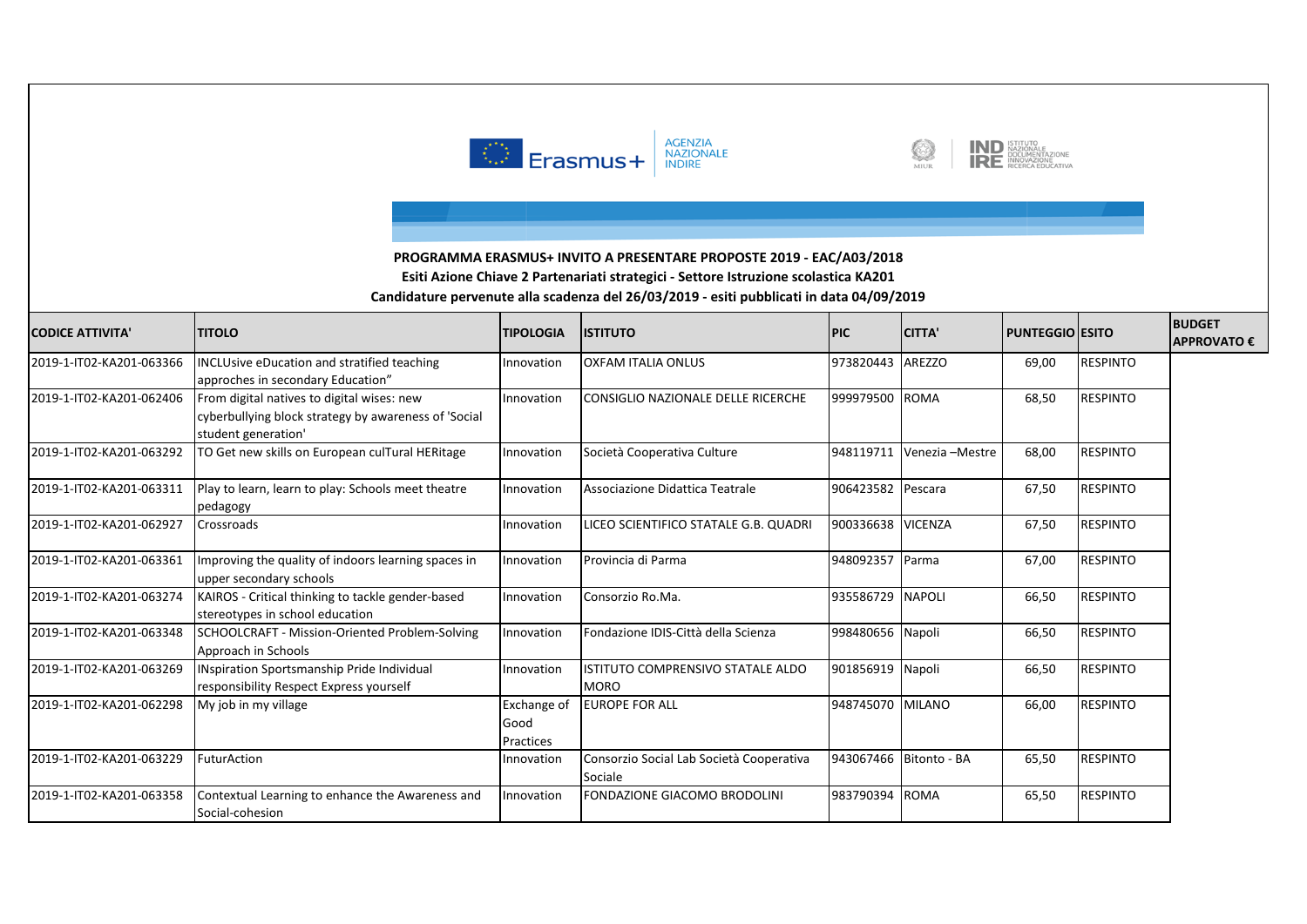![](_page_10_Picture_0.jpeg)

![](_page_10_Picture_1.jpeg)

![](_page_10_Picture_2.jpeg)

| <b>CODICE ATTIVITA'</b>  | <b>TITOLO</b>                                                                                                                                       | <b>TIPOLOGIA</b>                 | <b>ISTITUTO</b>                                                                                         | <b>PIC</b>        | <b>CITTA'</b>                     | PUNTEGGIO   ESITO |                 | <b>BUDGET</b><br><b>APPROVATO€</b> |
|--------------------------|-----------------------------------------------------------------------------------------------------------------------------------------------------|----------------------------------|---------------------------------------------------------------------------------------------------------|-------------------|-----------------------------------|-------------------|-----------------|------------------------------------|
| 2019-1-IT02-KA201-063407 | iGeneration: sviluppo delle competenze sociali<br>nell'era digitale                                                                                 | Innovation                       | Agenzia per la Mobilità Internazionale                                                                  | 945363262         | Firenze                           | 65,00             | <b>RESPINTO</b> |                                    |
| 2019-1-IT02-KA201-062875 | Skills & Knowledge on (Assistive) Technology in Early<br>Childhood Inclusive Education                                                              | Innovation                       | ASSOCIAZIONE ITALIANA PER L ASSISTENZA 1998957023 BOLOGNA<br>lagli spastici provincia di Bologna        |                   |                                   | 65,00             | <b>RESPINTO</b> |                                    |
| 2019-1-IT02-KA201-063188 | Corporate Social Responsibility, Social Innovation and Innovation<br>Sustainable Entrepreneurship in class                                          |                                  | UNIONE REGIONALE DELLE CAMERE DI<br>COMMERCIO INDUSTRIA, ARTIGIANATO E<br><b>AGRICOLTURA DEL VENETO</b> | 999734478         | <b>MARGHERA</b><br><b>VENEZIA</b> | 65,00             | <b>RESPINTO</b> |                                    |
| 2019-1-IT02-KA201-062190 | Boosting science education at work                                                                                                                  | Exchange of<br>Good<br>Practices | Associazione Euphoria                                                                                   | 935366830 Rome    |                                   | 63,50             | <b>RESPINTO</b> |                                    |
| 2019-1-IT02-KA201-062183 | We Eat Europe                                                                                                                                       | Innovation                       | Istituto Comprensivo Crosia                                                                             | 924548614         | Crosia-Mirto (CS)                 | 63,50             | <b>RESPINTO</b> |                                    |
| 2019-1-IT02-KA201-062328 | Il compagno Adulto - un amico per la vita                                                                                                           | Innovation                       | Cooperativa Sociale "Lavoriamo Insieme" a                                                               | 901022719         | L'AQUILA                          | 63,00             | <b>RESPINTO</b> |                                    |
| 2019-1-IT02-KA201-062339 | PHysical Activity as Students EducatiON Enhancement   Innovation                                                                                    |                                  | .C. 5 IOVINO SCOTELLARO                                                                                 |                   | 912642349 ERCOLANO - NA           | 62,50             | <b>RESPINTO</b> |                                    |
| 2019-1-IT02-KA201-062374 | Empowering teachers to save lives on rural roads with Innovation<br>rural road safety training and educational materials<br>aimed at schoolchildren |                                  | PRISM - PROMOZIONE INTERNAZIONALE<br>SICILIA - MONDO                                                    | 947328191 ENNA EN |                                   | 62,50             | <b>RESPINTO</b> |                                    |
| 2019-1-IT02-KA201-062186 | Service Learning to tackle early school leaving and<br>improve social competences                                                                   | Innovation                       | ProgettoMondo Mlal Onlus                                                                                | 939944260 Verona  |                                   | 62,50             | <b>RESPINTO</b> |                                    |
| 2019-1-IT02-KA201-063239 | LAPIS: Learning, Assessment, Partnership Innovation<br>for STE(A)M                                                                                  | Innovation                       | Rete Pis@scuola                                                                                         | 900681958 Pisa    |                                   | 62,50             | <b>RESPINTO</b> |                                    |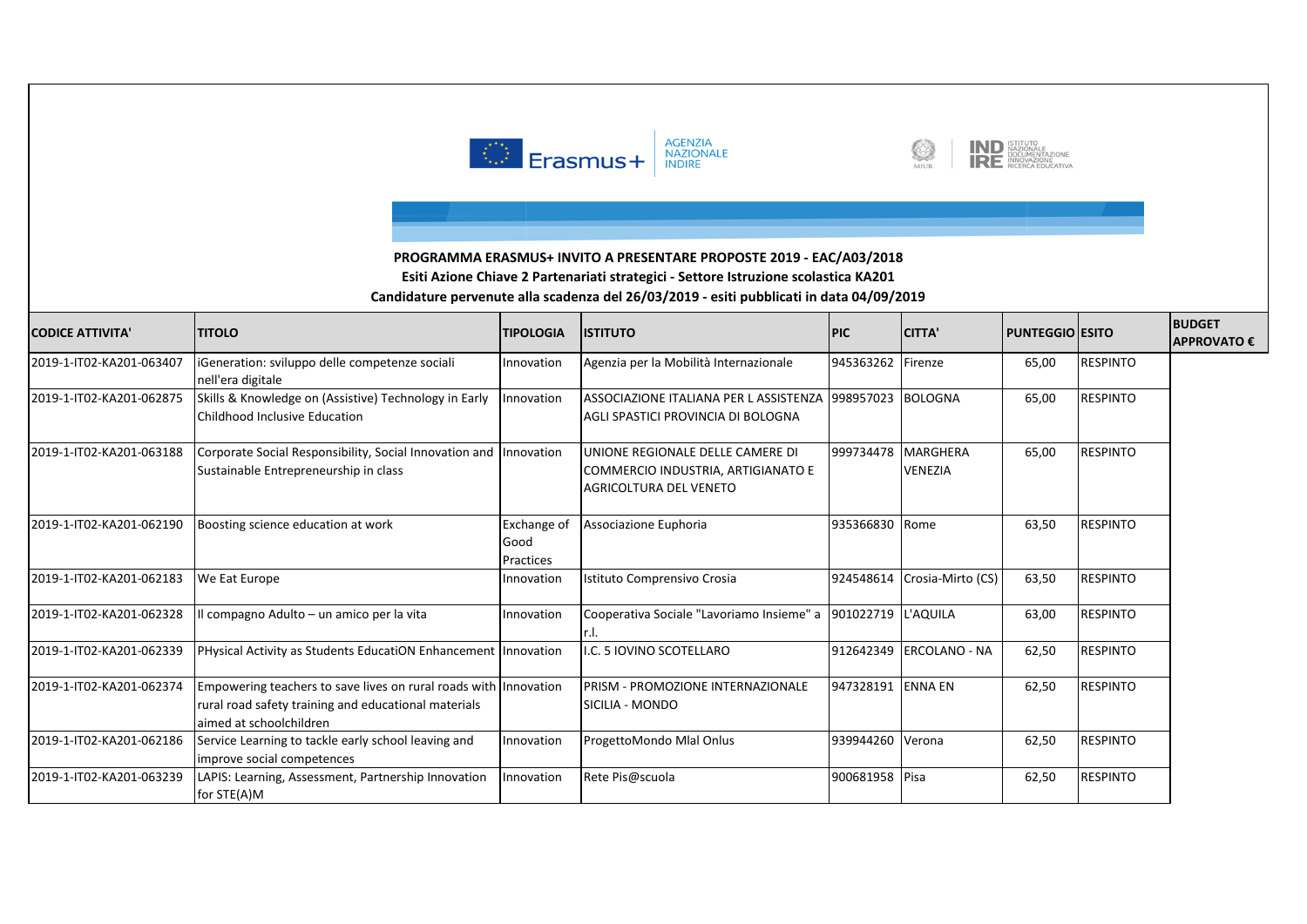![](_page_11_Picture_0.jpeg)

![](_page_11_Picture_1.jpeg)

![](_page_11_Picture_2.jpeg)

| <b>CODICE ATTIVITA'</b>  | <b>TITOLO</b>                                                                                                                        | <b>TIPOLOGIA</b>                        | <b>ISTITUTO</b>                                                                         | <b>PIC</b>        | <b>CITTA'</b>                           | <b>PUNTEGGIO ESITO</b> |                 | <b>BUDGET</b><br><b>APPROVATO€</b> |
|--------------------------|--------------------------------------------------------------------------------------------------------------------------------------|-----------------------------------------|-----------------------------------------------------------------------------------------|-------------------|-----------------------------------------|------------------------|-----------------|------------------------------------|
| 2019-1-IT02-KA201-063169 | HEALTH NUTRITION LITERACY IN PRIMARY SCHOOL<br><b>PUPILS</b>                                                                         | Innovation                              | IAL Nazionale- Innovazione Apprendimento 945020949 Rome<br>Lavoro s.r.l Impresa Sociale |                   |                                         | 62,00                  | <b>RESPINTO</b> |                                    |
| 2019-1-IT02-KA201-063172 | Game-Based Learning in Foreign Language Teaching                                                                                     | <b>Exchange of</b><br>Good<br>Practices | Istituto di Istruzione Superiore Einstein De<br>Lorenzo Potenza                         | 923562221         | POTENZA                                 | 62,00                  | <b>RESPINTO</b> |                                    |
| 2019-1-IT02-KA201-062252 | <b>Brain Train to Business</b>                                                                                                       | Innovation                              | JUMP - Gioventù in riSalto                                                              |                   | 937306636 Soverato (CZ)                 | 62,00                  | <b>RESPINTO</b> |                                    |
| 2019-1-IT02-KA201-062295 | Exchange of Good Practices for Early Childhood<br><b>Education and Care in Europe</b>                                                | <b>Exchange of</b><br>Good<br>Practices | Cepiss Società cooperativa sociale onlus                                                |                   | 913031028 Scandicci - FI                | 61,50                  | <b>RESPINTO</b> |                                    |
| 2019-1-IT02-KA201-063121 | PEACEGAMES HUB - Transnational Game-Based<br>Learning Platform for Inspired Peace Players                                            | Innovation                              | ISTITUTO INTERNAZIONALE DI DIRITTO<br><b>UMANITARIO</b>                                 | 918531801         | SANREMO - IM                            | 61,50                  | <b>RESPINTO</b> |                                    |
| 2019-1-IT02-KA201-062316 | Bullying Emergence and Supporting Tools by school<br>and community                                                                   | Innovation                              | Istituto Comprensivo Mattia De Mare                                                     |                   | 900724056 San Cipriano<br>d'Aversa - CE | 61,00                  | <b>RESPINTO</b> |                                    |
| 2019-1-IT02-KA201-062936 | Building bridges between school and after-school<br>Iformal and informal services to avoid educational<br>drop out of foreign minors | Innovation                              | MONTETAURO COOPERATIVA SOCIALE ARL 1907369623                                           |                   | <b>CORIANO - RN</b>                     | 61,00                  | <b>RESPINTO</b> |                                    |
| 2019-1-IT02-KA201-062736 | Developing European Culture and Citizenship<br>Ownership among European School Pupils                                                | Innovation                              | Selva Soc. cooperativa sociale a r.l. onlus                                             |                   | 947198890 Buggiano - PT                 | 61,00                  | <b>RESPINTO</b> |                                    |
| 2019-1-IT02-KA201-063375 | European Youth School Job                                                                                                            | <b>Exchange of</b><br>Good<br>Practices | ASSOCIAZIONE PEOPLE HELP THE PEOPLE                                                     | 937604620 PALERMO |                                         | 60,00                  | <b>RESPINTO</b> |                                    |
| 2019-1-IT02-KA201-063396 | Music to build life skills                                                                                                           | Innovation                              | ASSOCIAZIONE PER LA MOBILITAZIONE<br><b>SOCIALE ONLUS</b>                               | 948593750 PALERMO |                                         | 60,00                  | <b>RESPINTO</b> |                                    |
| 2019-1-IT02-KA201-063247 | Sustainable Diets for Global Citizens                                                                                                | Innovation                              | Barilla Center for Food & Nutrition<br>Foundation                                       | 938669583 Parma   |                                         | 60,00                  | <b>RESPINTO</b> |                                    |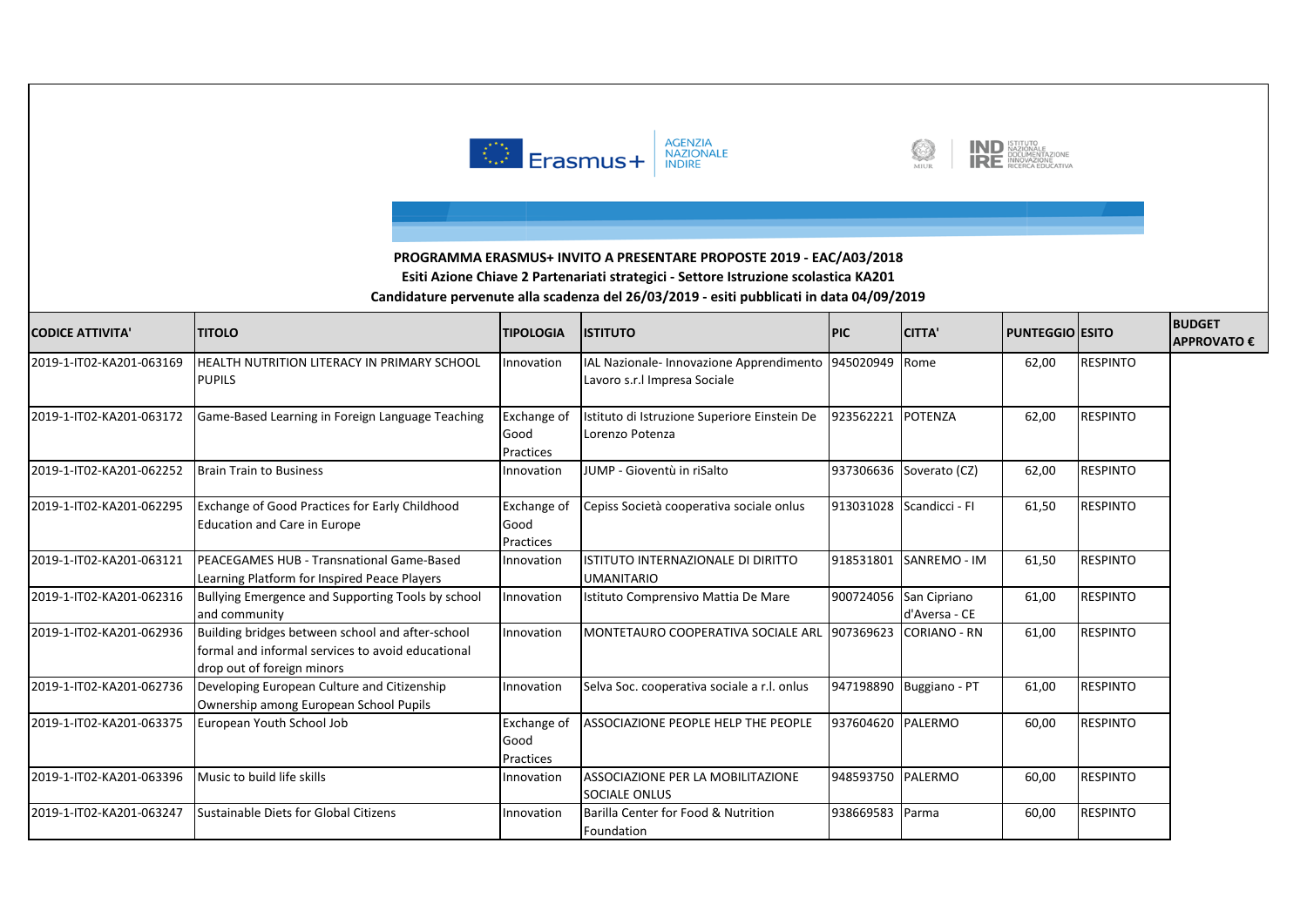![](_page_12_Picture_0.jpeg)

![](_page_12_Picture_1.jpeg)

![](_page_12_Picture_2.jpeg)

| <b>CODICE ATTIVITA'</b>  | <b>TITOLO</b>                                                                                                                               | <b>TIPOLOGIA</b>                        | <b>ISTITUTO</b>                                                                        | <b>PIC</b>         | <b>CITTA'</b>                               | <b>PUNTEGGIO ESITO</b> |                 | <b>BUDGET</b><br><b>APPROVATO€</b> |
|--------------------------|---------------------------------------------------------------------------------------------------------------------------------------------|-----------------------------------------|----------------------------------------------------------------------------------------|--------------------|---------------------------------------------|------------------------|-----------------|------------------------------------|
| 2019-1-IT02-KA201-063263 | Children Take pArt: pedagogical documentation<br>through arts for enhancing children's engagement and<br>extending professional development | Innovation                              | UNIVERSITA' DEGLI STUDI DI MILANO-<br><b>BICOCCA</b>                                   | 999923531 MILANO   |                                             | 60,00                  | <b>RESPINTO</b> |                                    |
| 2019-1-IT02-KA201-063257 | Women entrepreneurs at school                                                                                                               | Innovation                              | Sistema Turismo s.r.l.                                                                 | 947004793 Potenza  |                                             | 58,00                  | <b>RESPINTO</b> |                                    |
| 2019-1-IT02-KA201-062424 | Learning by Teaching in Agriculture                                                                                                         | Innovation                              | Istituto Omnicomprensivo Raffaele Laporta   945639324   Fabro - TR                     |                    |                                             | 56,00                  | <b>RESPINTO</b> |                                    |
| 2019-1-IT02-KA201-062801 | Metodi innovativi nella robotica e nelle S.T.E.M.                                                                                           | Innovation                              | ITIS Enrico Fermi Castrovillari                                                        |                    | 900627444 Castrovillari CS                  | 55,50                  | <b>RESPINTO</b> |                                    |
| 2019-1-IT02-KA201-062553 | Cyber Help                                                                                                                                  | <b>Exchange of</b><br>Good<br>Practices | ISTITUTO MAGISTRALE GIOVANNI DA SAN<br><b>GIOVANNI</b>                                 | 911877892          | <b>SAN GIOVANNI</b><br><b>VALDARNO - AR</b> | 54,50                  | <b>RESPINTO</b> |                                    |
| 2019-1-IT02-KA201-063300 | Helping Europe to Aid Rural Teachers                                                                                                        | Innovation                              | JUMP - Gioventù in riSalto                                                             |                    | 937306636 Soverato - CZ                     | 53,50                  | <b>RESPINTO</b> |                                    |
| 2019-1-IT02-KA201-063277 | Managing Migration to Tackle Xenophobia and<br>Sterentynes                                                                                  | Innovation                              | UNIVERSITA DEGLI STUDI DI FIRENZE                                                      | 999895789 Florence |                                             | 53,00                  | <b>RESPINTO</b> |                                    |
| 2019-1-IT02-KA201-063395 | IKIT D'IDENTITÀ EUROPEA                                                                                                                     | Innovation                              | Istituto statale di istruzione secondaria<br>superiore " A. Damiani"                   |                    | 946802063 MARSALA - TP                      | 52,50                  | <b>RESPINTO</b> |                                    |
| 2019-1-IT02-KA201-062725 | <b>EDUCATION RARE</b>                                                                                                                       | Innovation                              | p63 Sindrome E.E.C International Net Work 904957427<br><b>Word Communication Onlus</b> |                    | Selvazzano<br>Dentro - Padova               | 52,50                  | <b>RESPINTO</b> |                                    |
| 2019-1-IT02-KA201-062727 | Ristorante didattico tra arte e gusto locale                                                                                                | Innovation                              | scuola d'arte applicata Andrea Fantoni                                                 | 944412662 Bergamo  |                                             | 51,50                  | <b>RESPINTO</b> |                                    |
| 2019-1-IT02-KA201-063194 | Robotica Educativa Assistiva per il potenziamento<br>delle funzioni nella disabilità                                                        | Innovation                              | Polo Europeo della Conoscenza - IC Bosco<br>Chiesanuova                                | 903673632 Bosco    | Chiesanuova - VR                            | 51,00                  | <b>RESPINTO</b> |                                    |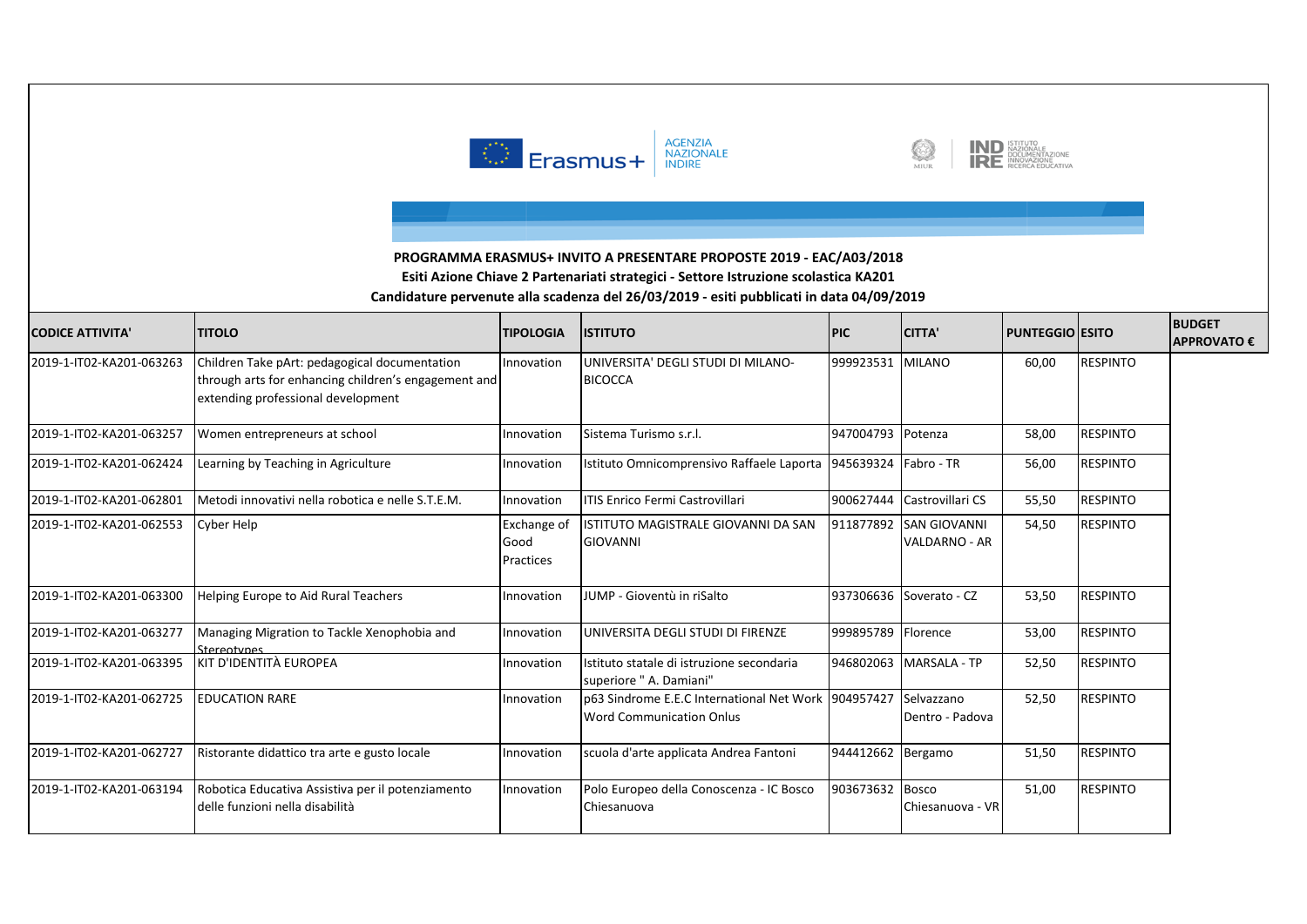![](_page_13_Picture_0.jpeg)

![](_page_13_Picture_1.jpeg)

![](_page_13_Picture_2.jpeg)

| <b>CODICE ATTIVITA'</b>  | <b>TITOLO</b>                                                                                                                                | <b>TIPOLOGIA</b>  | <b>ISTITUTO</b>                                            | <b>PIC</b>        | <b>CITTA'</b>           | PUNTEGGIO   ESITO |                 | <b>BUDGET</b><br><b>APPROVATO €</b> |
|--------------------------|----------------------------------------------------------------------------------------------------------------------------------------------|-------------------|------------------------------------------------------------|-------------------|-------------------------|-------------------|-----------------|-------------------------------------|
| 2019-1-IT02-KA201-063349 | <b>SCLab (Sport Contamination Lab)</b>                                                                                                       | Innovation        | ic Scinà/Costa                                             | 945077985 Palermo |                         | 50,50             | <b>RESPINTO</b> |                                     |
| 2019-1-IT02-KA201-063429 | Robotics and environment                                                                                                                     | Innovation        | liceo Scientifico Leonardo da Vinci                        | 940973721         | Bisceglie - BT          | 50,50             | <b>RESPINTO</b> |                                     |
| 2019-1-IT02-KA201-062356 | Precautions To Eliminate School Leaving                                                                                                      | Innovation        | UNIVERSITA' DEGLI STUDI DI MILANO-<br><b>BICOCCA</b>       | 999923531 MILANO  |                         | 49,50             | <b>RESPINTO</b> |                                     |
| 2019-1-IT02-KA201-063412 | Mediterranean Awareness DiEt in EUrope as an<br>opportunity for education, employment and social<br>cohesion                                 | Innovation        | <b>ASSOCIAZIONE BIOS</b>                                   | 947330228         | <b>MESSINA</b>          | 48,50             | <b>RESPINTO</b> |                                     |
| 2019-1-IT02-KA201-063265 | Flipped World: the Flipped Classroom approach to<br>learn Natural and Environmental Sciences and<br>develop social and civic competences     | Innovation        | lis Alessandro Volta                                       | 930374240         | Sassuolo -<br>Modena    | 48,00             | <b>RESPINTO</b> |                                     |
| 2019-1-IT02-KA201-062796 | Libro d'artista: dal disegno al segno                                                                                                        | Innovation        | Comune di Fiuggi                                           | 945783369         | <b>FIUGGI - FR</b>      | 46,00             | <b>RESPINTO</b> |                                     |
| 2019-1-IT02-KA201-062599 | STEM UP Foster girls' interest in STEM subjects by<br>UPgrading elementary and middle school teachers'<br>ability to inspire and communicate | Innovation        | LIBERA UNIVERSITA DI LINGUE E<br><b>COMUNICAZIONE IULM</b> | 955098376 MILANO  |                         | 45,50             | <b>RESPINTO</b> |                                     |
| 2019-1-IT02-KA201-062364 | Innovazione per le donne e prevenzione del bullismo                                                                                          | Innovation        | Polo Europeo della Conoscenza - IC Bosco<br>Chiesanuova    | 903673632 Bosco   | Chiesanuova - VR        | 45,50             | <b>RESPINTO</b> |                                     |
| 2019-1-IT02-KA201-063154 | Promotion of diversity and inclusion through empathy Innovation<br>and awareness                                                             |                   | MINE VAGANTI NGO                                           |                   | 950837360 PERFUGAS - SS | 44,00             | <b>RESPINTO</b> |                                     |
| 2019-1-IT02-KA201-063183 | Promozione della definizione della figura di Mediatore Exchange of<br>di Metodologie e Contenuti                                             | Good<br>Practices | FILOSOMATICA EUROPA                                        | 902786470         | Roma                    | 43,50             | <b>RESPINTO</b> |                                     |